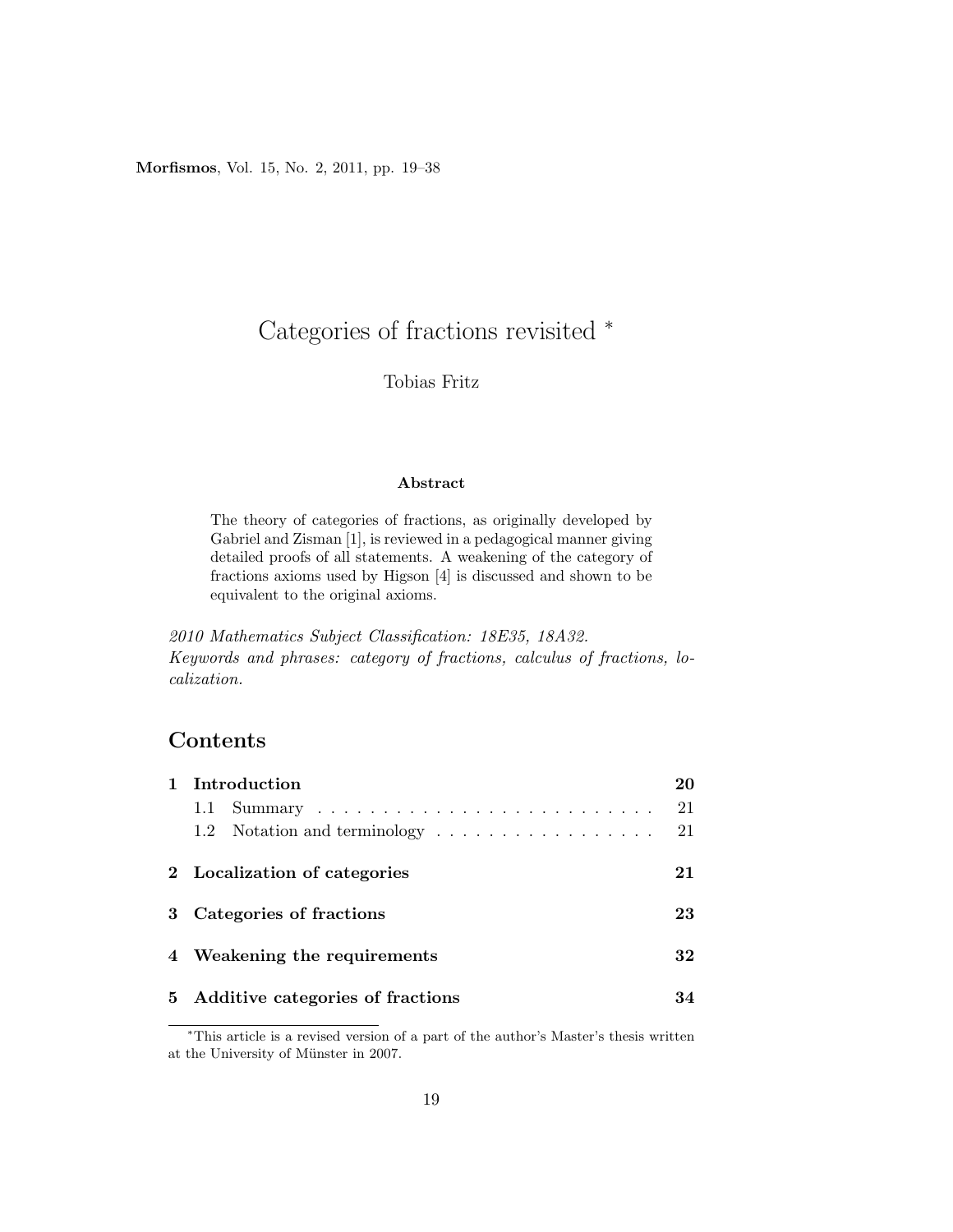# 1 Introduction

In category theory, the concept of localization is a tool for constructing a new category from a given one. The idea is as follows: a category may have a certain class of morphisms which are not all invertible, although "morally" they "should" be invertible. As an example, one may consider weak homotopy equivalences in the homotopy category of topological spaces: some weak homotopy equivalences are homotopy equivalences, and hence isomorphisms, but not all of them are [3]; on the other hand, two weakly homotopy equivalent spaces behave in absolutely the same way concerning the properties probed by maps from or to suitably nice spaces, and hence should morally be isomorphic.

Given such a class of morphisms in a category, one can form a localization of the original category, which is a new category which guarantees all "morally invertible" morphisms to be invertible, while approximating the original category as closely as possible. This idea can be made precise in terms of a universal property; see Section 2.

Localizations exist not only for categories, but also for other kinds of algebraic structures. For example for rings: adjoining formal inverses for a certain class of ring elements yields a new ring from a given one. Under certain conditions on the class  $W$  of elements to be inverted—the so-called Ore conditions—there is a particularly nice way to describe the elements of the localized ring in terms of an equivalence class of formal fractions, where a formal fraction is defined to have an element of the original ring in the numerator and an element of  $W$  in the denominator.

It turns out that pretty much the same technique that works for rings can also applied to categories. Under certain conditions, the localization of a category with respect to a class of morphisms can be described in terms of "formal fractions". If this construction is possible, the resulting localization is a category of fractions. In some cases, such an abstract construction can be more useful than a concrete (in the category-theoretical sense!) description of the localization. Furthermore, categories of fractions can be relevant for other general categorical constructions; the theory of Verdier localization in the context of triangulated categories is an example.

Due to the metamathematical nature of category theory, the objectives in category theory are quite different from those in ring theory: thinking of a category as representing the collection of models of a mathematical theory, we take the category of fractions as a tool to construct a new mathematical theory from a given one.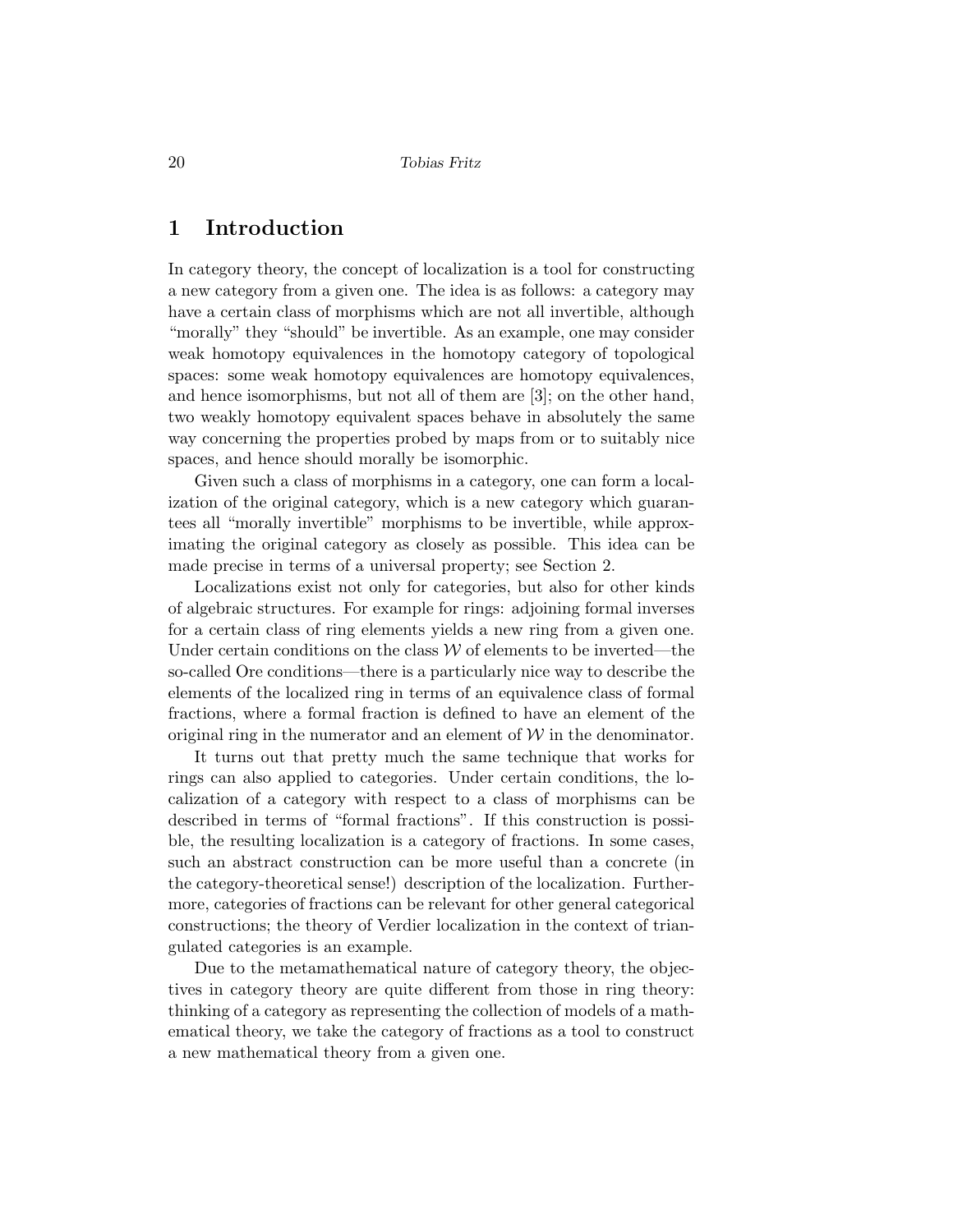#### 1.1 Summary

In Section 2, the concept of localization of a category is introduced and compared with the process of taking a quotient category. Section 3 then gives a detailed account of the category of fraction axioms and their consequences; in particular, all proofs are presented in complete detail. Section 4 goes on to study a weakening of the category of fraction axioms which was originally introduced by Higson [4] in the context of bivariant  $K$ -theory of  $C^*$ -algebras. It is shown that this weakening is equivalent to the usual set of axioms. This is the only new result of the present work. Finally, Section 5 shows that a category of fractions is additive in case the original category is additive.

#### 1.2 Notation and terminology

In all commutative diagrams, the objects are simply denoted by fat dots "•". Unless noted otherwise, all diagrams commute. Identity morphisms are pictured as double lines " $\equiv$ ". The words "isomorphism" and "monomorphism" are abbreviated respectively as "iso" and "mono". A split mono is a morphism which has a left inverse; it automatically is a mono. Domain and codomain of a morphism f are written as  $dom(f)$  and  $cod(f)$ , respectively.

## 2 Localization of categories

In some contexts it may happen that we have a category  $\mathcal C$  which is in a sense depending on the situation — not well-behaved. For example, it might be that it is too hard to do concrete calculations, or it might be that  $C$  does not have some desired formal property. Then one can try to find a second category  $\widehat{\mathcal{C}}$  which has the same objects as C together with a functor  $\mathcal{C} \to \widehat{\mathcal{C}}$  which is the identity on objects, such that  $\widehat{\mathcal{C}}$ is better-behaved and approximates  $\mathcal C$  in some appropriate sense also depending on the situation. Then instead of working in  $\mathcal C$  directly, one can transport the morphisms from C to  $\hat{\mathcal{C}}$  via the functor  $\mathcal{C} \to \hat{\mathcal{C}}$  and prove theorems about the morphisms in the well-behaved category  $\mathcal{C}$ . The price one has to pay is that in general some information about the structure of  $\mathcal C$  is lost on the way.

Now there are at least two concrete ways to make this precise. The first one is the notion of a quotient category. Suppose we are given an equivalence relation  $\sim$  on every morphism set  $\mathcal{C}(A, B)$  which is preserved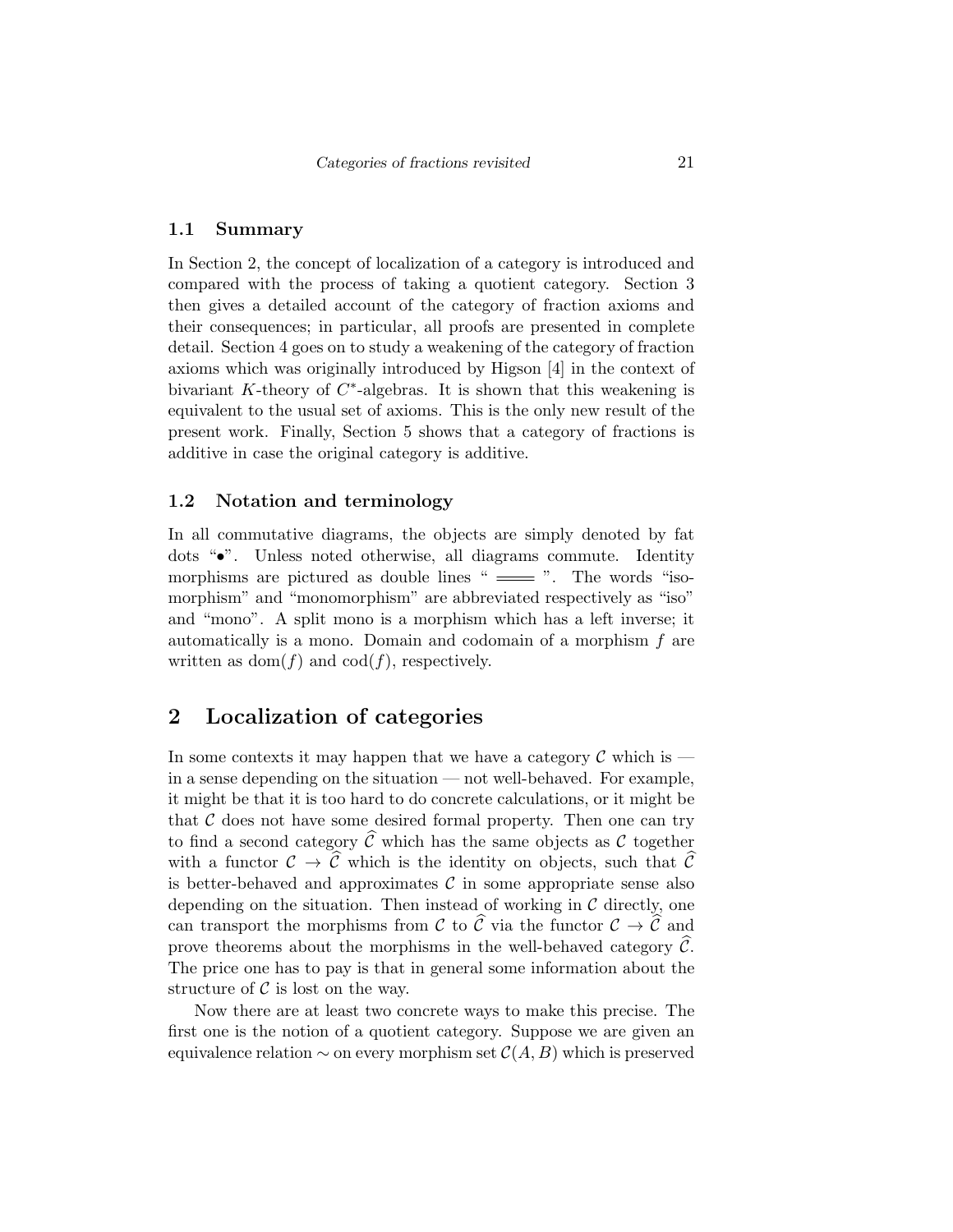under composition, meaning that

$$
(1) \qquad (f_1 \sim f_2) \Longrightarrow (f_1g \sim f_2g) \land (hf_1 \sim hf_2) \qquad \forall f_1, f_2, g, h \in \mathcal{C}
$$

whenever these compositions are defined. Then, the composition of equivalence classes is well-defined and defines the quotient category  $\mathcal{C}\prime\sim$ together with the canonical projection functor  $\mathcal{C} \to \mathcal{C}/\sim$ . Any kind of homotopy theory serves as a good example.

The second way is a concept called localization. It may be familiar from ring theory. Suppose we are given a category  $\mathcal C$  and a subclass of morphisms called W, which "morally" ought to be isos, but in  $\mathcal C$  not necessarily all of them are; using the letter  $W$  is supposed to suggest a reading like "weak equivalence" [5]. We try to turn all the morphisms in  $W$  into isos by adjoining formal inverses for them. More precisely, we are looking for a category  $\hat{\mathcal{C}} = \mathcal{C}[\mathcal{W}^{-1}]$  equipped with a localization functor  $Loc: \mathcal{C} \to \mathcal{C}[\mathcal{W}^{-1}]$  which has the following universal property:

- (a)  $Loc(w)$  is an iso for all  $w \in \mathcal{W}$ ,
- (b) if  $F: \mathcal{C} \to \mathcal{D}$  is any functor which maps W to isos, then F factors uniquely over Loc as in the diagram



In case such a functor exists, the category  $\mathcal{C}[\mathcal{W}^{-1}]$  is called the "localization of  $\mathcal C$  with respect to  $\mathcal W$ ". It serves as the desired approximation  $\widehat{C}$  to  $C$ .

Since  $\mathcal{C}[\mathcal{W}^{-1}]$  is defined via a universal property, it is certainly unique (up to a unique iso). Proving existence is the nontrivial part.

## **Theorem 2.1.**  $\mathcal{C}[\mathcal{W}^{-1}]$  and Loc always exist.

*Proof.* (from [2, III.2.2] and [1, 1.1]). The category  $\mathcal{C}[\mathcal{W}^{-1}]$  can be constructed in two steps: start with the category of paths—call it  $\mathcal{P}(\mathcal{C}, \mathcal{W}^{-1})$ —which has as objects the objects of  $\mathcal{C}$ , and as morphisms finite strings  $\langle l_1, \ldots, l_n \rangle$  of composable literals, where a literal  $l_k$  is either a morphism of C (including  $W$ ) or a formal inverse of a morphism in W. Composition of these morphisms is defined as concatenation of strings. For every object  $A \in \mathcal{C}$ , we also have the empty string  $\langle \rangle_A$  which starts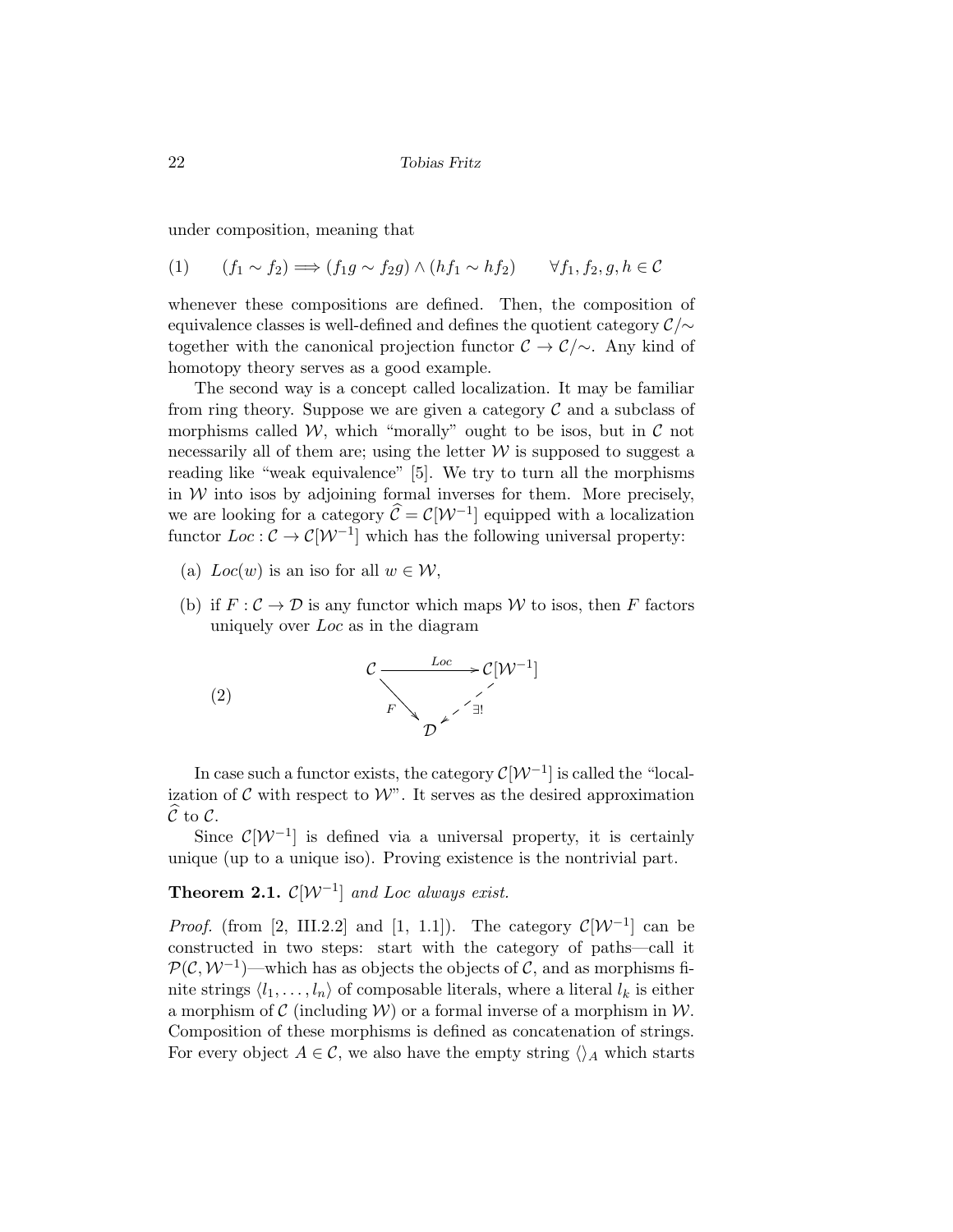and ends at A and is the identity morphism of A in  $\mathcal{P}(\mathcal{C}, \mathcal{W}^{-1})$ . This whole definition can be summarized by saying that  $\mathcal{P}(\mathcal{C}, \mathcal{W}^{-1})$  is the free category generated by the graph  $\mathcal{C} \cup \mathcal{W}^{-1}$ .

There is a canonical map  $\mathcal{C} \to \mathcal{P}(\mathcal{C}, \mathcal{W}^{-1})$  which is the identity on objects and maps every morphism  $f \in \mathcal{C}$  to the corresponding singleliteral string  $\langle f \rangle$ . This map already has the desired universal property (b). However, neither is this map a functor nor does it map  $W$  to isos. We can easily fix both of these issues by taking a quotient category of  $\mathcal{P}(\mathcal{C}, \mathcal{W}^{-1})$  in which these properties are enforced. To this end, we introduce the equivalence relation ∼ on strings generated by closure under composition together with the elementary equivalences

- (a)  $\langle \rangle_A \sim \langle id_A \rangle$   $\forall A \in Obj(\mathcal{C}),$
- (b)  $\langle q, f \rangle \sim \langle gf \rangle$   $\forall f, g \in \mathcal{C}$  for which the composition gf exists,
- (c)  $\langle w, w^{-1} \rangle \sim \langle \rangle_{\text{cod}(w)}, \quad \langle w^{-1}, w \rangle \sim \langle \rangle_{\text{dom}(w)} \qquad \forall w \in \mathcal{W}.$

Then it is clear that the induced map  $Loc: \mathcal{C} \to \mathcal{P}(\mathcal{C}, \mathcal{W}^{-1})/\sim$  is a functor and maps  $W$  to isos.

As for universality, suppose we are given some functor  $F : \mathcal{C} \to \mathcal{D}$ mapping W to isos. It induces a unique functor  $\mathcal{P}(\mathcal{C}, \mathcal{W}^{-1}) \to \mathcal{D}$ . This functor maps the above elementary equivalences to equalities, thus uniquely factors over the quotient category  $\mathcal{P}(\mathcal{C}, \mathcal{W}^{-1})/\sim$ .  $\Box$ 

- **Remark 2.2.** (a) For locally small C, the localization  $\mathcal{C}[\mathcal{W}^{-1}]$  need not be locally small. Even under the conditions to be discussed in the next section, it may well happen that the localization has proper classes as the collections of morphisms between some pairs of objects. Showing that this does not happen in a concrete case seems to be a hard problem; one case where local smallness is known is for model categories and localizing with respect to the class of weak equivalences (see [5, p.7 and 1.2.10]).
- (b) The canonical quotient functor  $\mathcal{C} \to \mathcal{C}/\sim$  is full by definition of  $\mathcal{C}\sim$ . However, this is usually not true for a localization functor  $Loc: \mathcal{C} \to \mathcal{C}[\mathcal{W}^{-1}].$

## 3 Categories of fractions

In all diagrams dealing with categories of fractions, a wiggly arrow  $\sim$  denotes a morphism in W, while a straight arrow  $\rightarrow$  is any morphism of  $C$ .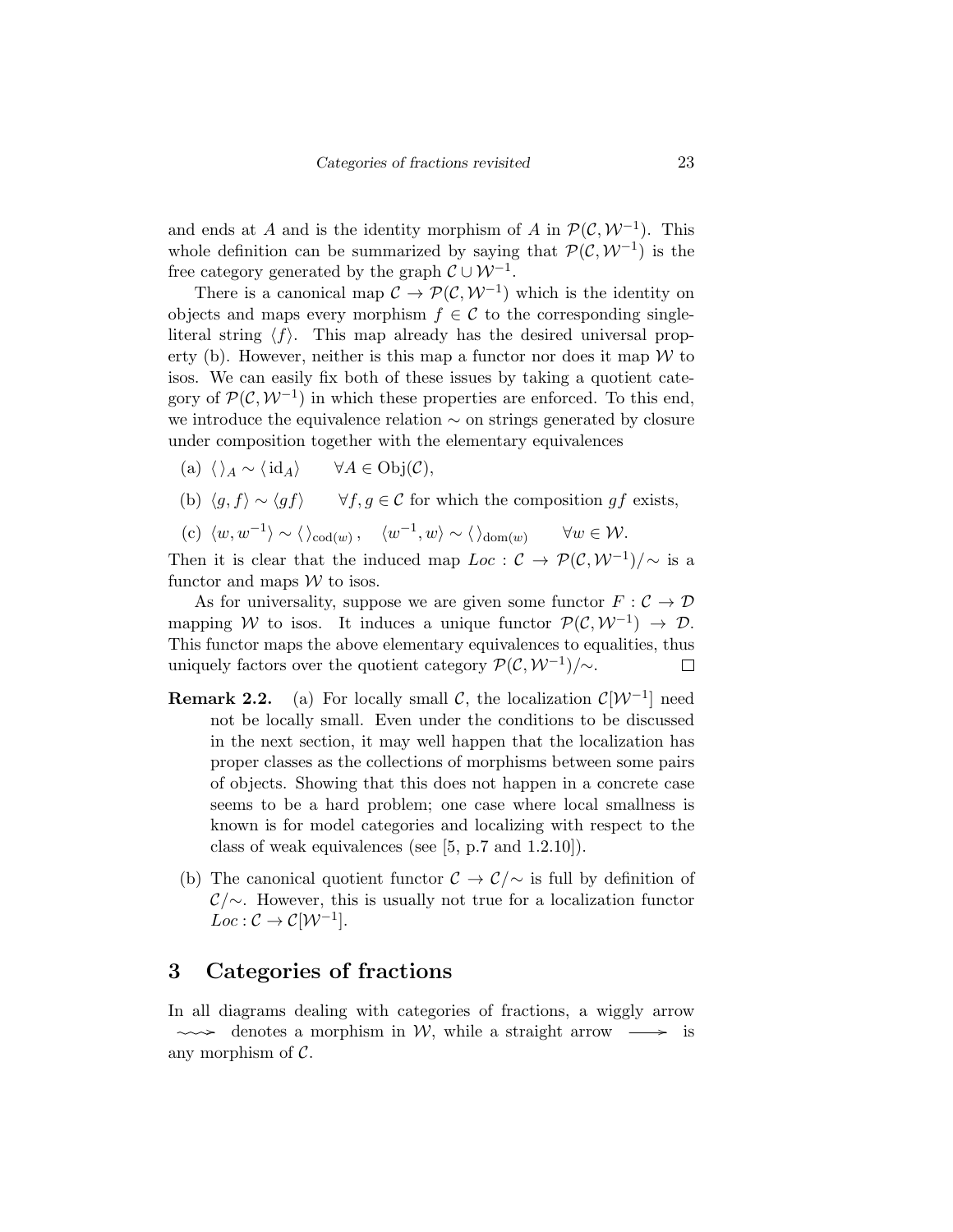In certain situations, the localization  $\mathcal{C}[\mathcal{W}^{-1}]$  can be described much more explicitly, which implies a large gain of control over the structure of this category. We say that  $W \subseteq \mathcal{C}$  allows a calculus of left fractions, if the following conditions are satisfied:

- $(10)$  W contains all identity morphisms and is closed under composition. In other words,  $W$  is a subcategory of  $C$  containing all objects.
- (L1) Given any  $w \in W$  and an arbitrary morphism f with dom(f) = dom $(w)$ , we can find  $w' \in W$  with  $dom(w') = cod(f)$  and some morphism  $f'$  with  $\text{cod}(f') = \text{cod}(w')$ , such that the diagram



commutes.

(L2) Given  $w \in \mathcal{W}$  and parallel morphisms  $f_1, f_2$  such that  $f_1w = f_2w$ , there exists  $w' \in W$  such that  $w' f_1 = w' f_2$ .



These conditions are exact analogues of the Ore conditions in the theory of (not necessarily commutative) rings [6, p. 3].

**Remark 3.1.** Condition  $(L0)$  is not an essential restriction: if  $(L1)$ and  $(L2)$  hold for some class of morphisms  $W$ , then both also hold for the C-subcategory generated by  $W \cup \{id_A, A \in Obj(\mathcal{C})\}$ . Hence W can be replaced by this subcategory.

*Proof.* We assume that W satisfies (L1) and (L2), but not necessarily (L0). Then  $W \cup \{id_A, A \in Obj(\mathcal{C})\}$  certainly also satisfies (L1) and  $(L2)$ , so it is enough to show that closing W under composition gives a morphism class  $\widehat{W}$  which also satisfies (L1) and (L2).

Let  $w_1, w_2 \in \mathcal{W}$  be composable to  $w = w_2w_1$ . Given any f with  $dom(f) = dom(w_1)$ , two applications of (L1) show that we can find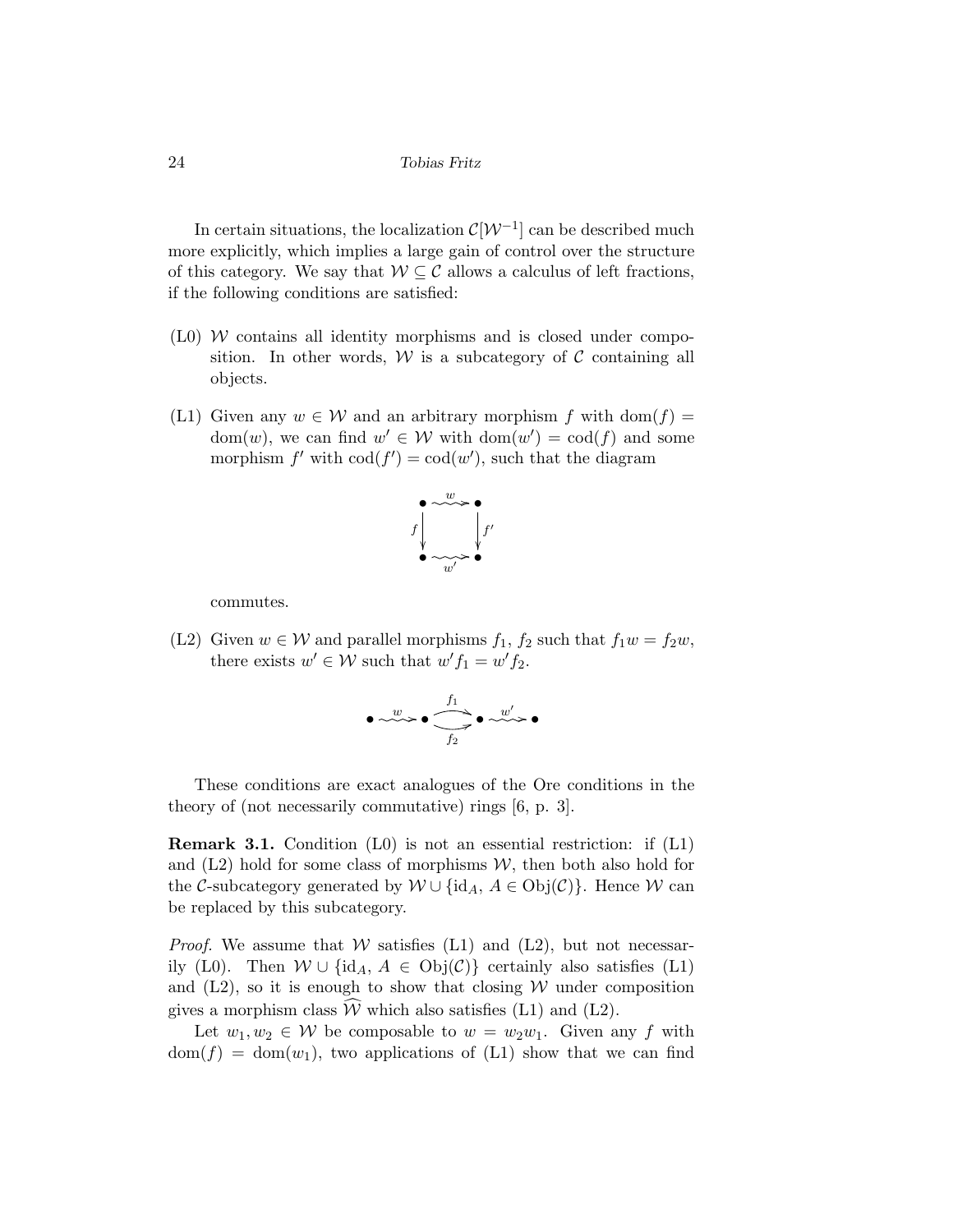$w'_1, w'_2 \in \mathcal{W}$  and  $f', f'' \in \mathcal{C}$  such that the diagram



commutes. Now  $w' = w'_2 w'_1 \in \widehat{\mathcal{W}}$  and  $f''$  have the required properties with respect to  $w = w_2w_1$  and f. Applying this argument inductively, we get the claim.

Concerning (L2), we similarly consider the situation  $f_1w_2w_1 = f_2w_2w_1$ , and obtain

$$
\bullet \longrightarrow^w1 \rightarrow \bullet \longrightarrow^w2 \rightarrow \bullet \longrightarrow^{\text{f1}} \bullet \longrightarrow^w1 \rightarrow \bullet \longrightarrow^w2 \rightarrow \bullet
$$

where, thanks to (L2), we could choose  $w'_1$  such that  $w'_1 f_1 w_2 = w'_1 f_2 w_2$ , and then  $w'_2$  such that  $w'_2w'_1f_1 = w'_2w'_1f_2$ , as desired.  $\Box$ 

**Definition 3.2.** A roof  $(f, w)$  between two objects dom $(f)$  and dom $(w)$ is a diagram of the form



From now on, we assume that  $W \subset \mathcal{C}$  satisfies (L0), (L1) and (L2), and derive some consequences from this assumption.

The way to think of a roof  $(f, w)$  is as being a formal "left fraction"  $w^{-1}f$ , defining a formal morphism from the lower left object to the lower right object. Then (L1) intuitively states that it is possible to turn any formal "right fraction"  $fw^{-1}$  into a left fraction  $w'^{-1}f'$ , since  $w'f = f'w$ together with invertibility of w and w' implies  $fw^{-1} = w'^{-1}f'$ .

**Definition 3.3.** Two roofs  $(f_1, w_1)$  and  $(f_2, w_2)$  are equivalent if there are morphisms g and h forming a third roof  $(gf_1, gw_1) = (hf_2, hw_2)$  as in the diagram

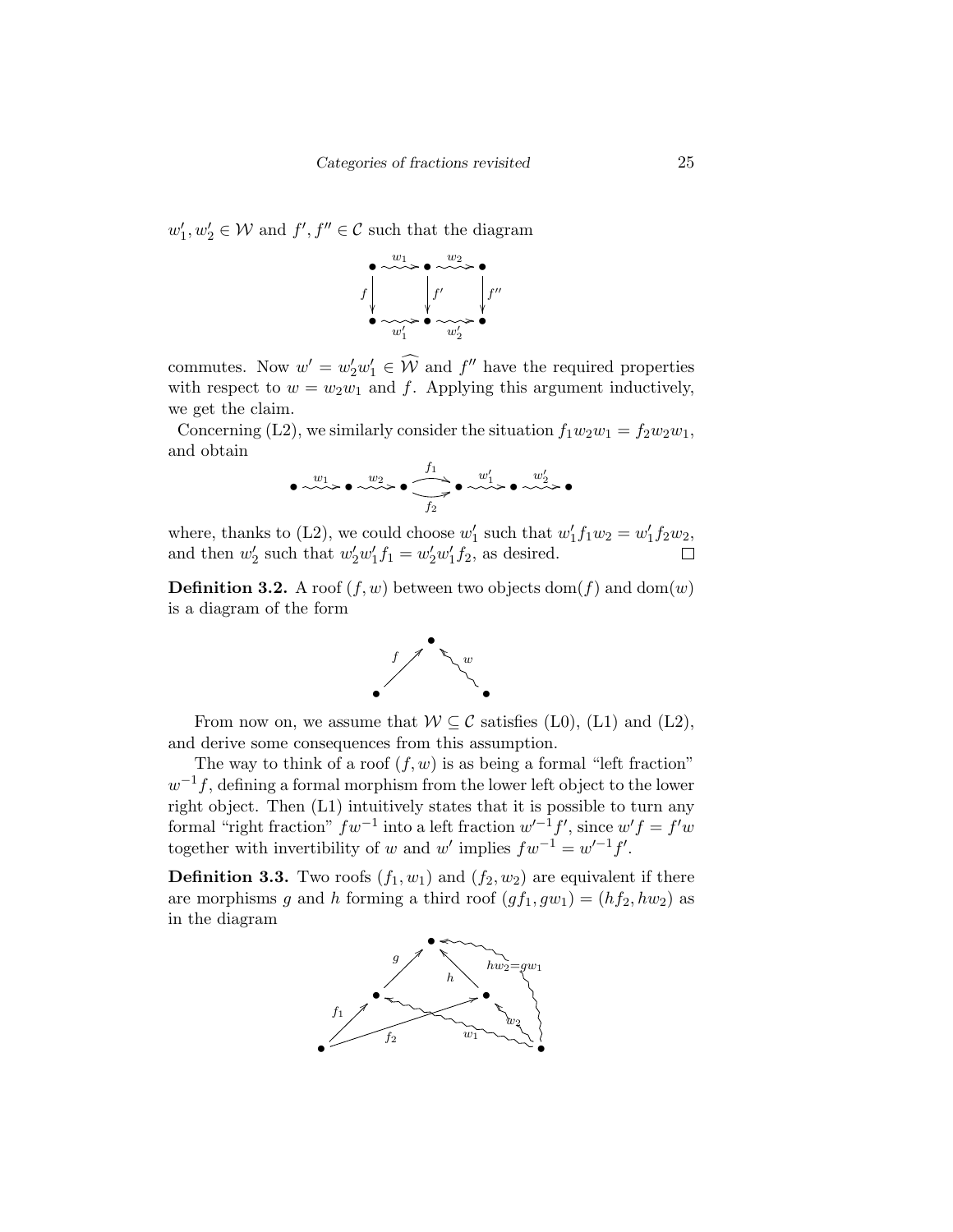Note that it is not required for g or h to be elements of  $W$ , only the composition  $gw_1 = hw_2$  has to be in W. The equality of  $(gf_1, gw_1)$  =  $(hf_2, hw_2)$  is expressed by commutativity of the two squares in the diagram.

The goal of this section is to establish that the equivalence classes of roofs form a category under the appropriate composition operation, and that this category is the localization  $\mathcal{C}[\mathcal{W}^{-1}]$ . This will be done in a sequence of small steps. Intuitively, the first step is to show that the roof  $(f', w')$  one obtains from using  $(L1)$  to turn a formal right fraction  $fw^{-1}$  into a formal left fraction  $w'^{-1}f'$  is unique up to equivalence. This will let us define the composition of equivalence classes of roofs later on.

**Lemma 3.4.** Any two ways to choose  $f'$  and  $w'$  in (L1) define equivalent roofs.

*Proof.* Imagine two possible choices  $(f'_1, w'_1)$  and  $(f'_2, w'_2)$  as in the partially commutative diagram



By (L1), g and  $\tilde{w}$  were chosen such that  $gw'_1 = \tilde{w}w'_2$ . This is not yet an equivalence of roofs since in general  $g f' \neq \tilde{w} f'$ . However, we do know equivalence of roofs, since, in general,  $gf'_1 \neq \tilde{w} f'_2$ . However, we do know that  $gf'_1w = \tilde{w}f'_2w$ , so by (L2) we can choose  $\hat{w}$  such that  $\hat{w}gf'_1 = \hat{w}\tilde{w}f'_2$ .<br>This makes  $(f', w')$  and  $(f', w')$  equivalent ria  $\hat{w}$  and  $\hat{w}\tilde{w}$ . This makes  $(f'_1, w'_1)$  and  $(f'_2, w'_2)$  equivalent via  $\hat{w}g$  and  $\hat{w}\tilde{w}$ .

**Lemma 3.5.** The equivalence of roofs from Definition 3.3 is an equivalence relation.

Proof. Reflexivity and symmetry are obvious. For transitivity, suppose we are given an equivalence between  $(f_1, w_1)$  and  $(f_2, w_2)$ , and one be-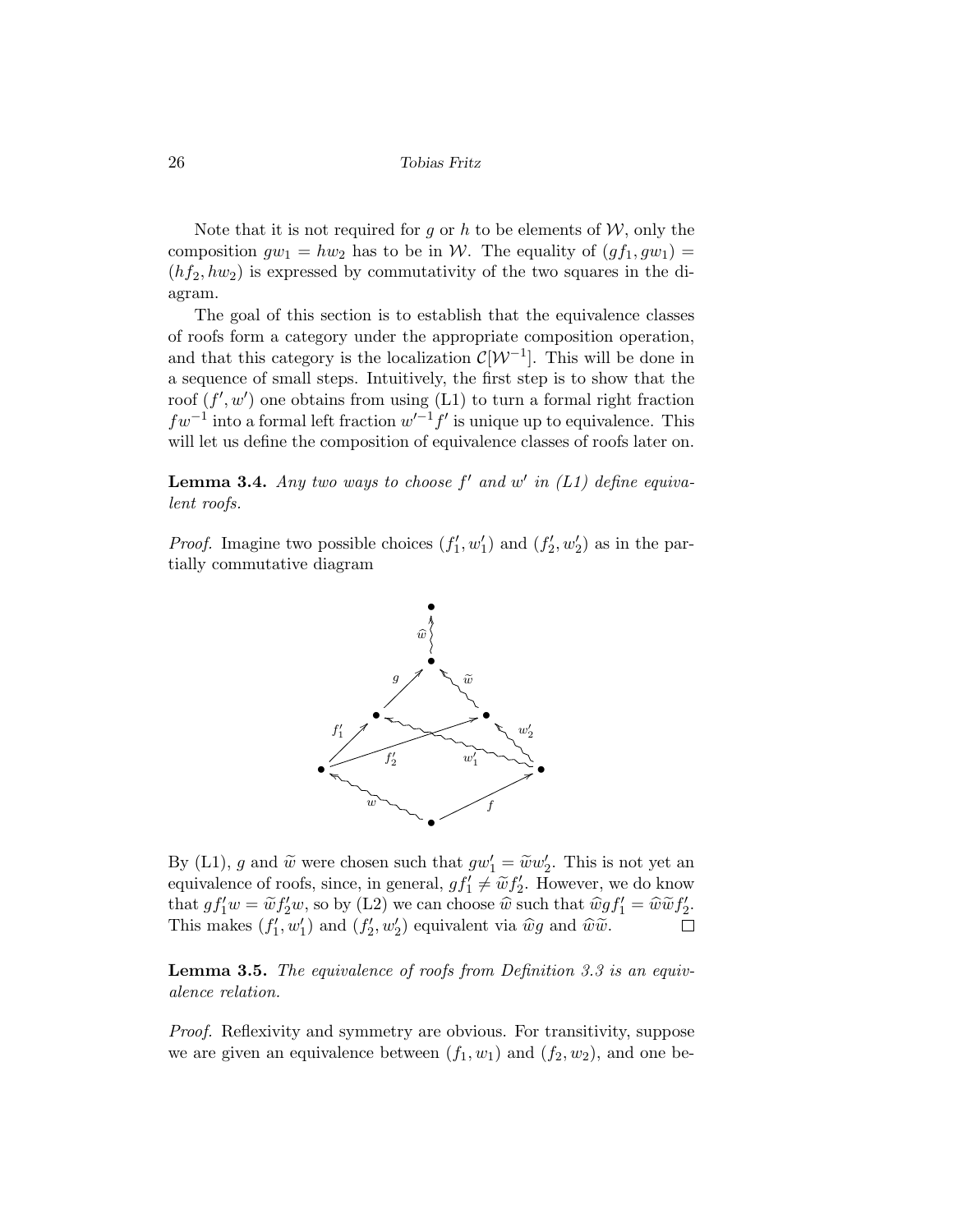tween  $(f_2, w_2)$  and  $(f_3, w_3)$ , as in the partially commutative diagram



Here, the equivalence between  $(f_1, w_1)$  and  $(f_2, w_2)$  is assumed to be implemented by g and h, while the one between  $(f_2, w_2)$  and  $(f_3, w_3)$  is implemented by  $g'$  and  $h'$ . The commutativity conditions for the two equivalences are

(3) 
$$
gf_1 = hf_2
$$
,  $gw_1 = hw_2$ ;  $g'f_2 = h'f_3$ ,  $g'w_2 = h'w_3$ 

In the upper part of the diagram, k and  $\tilde{w}$  were obtained by applying (L1) to the two wiggly arrows  $gw_1 = hw_2$  and  $g'w_2 = h'w_3$ . The corresponding commutativity assertion of (L1) then is  $khw_2 = \tilde{w}g'w_2$ .<br>By virtue of (L2), we can then find the drawn  $\hat{w}$  web that  $\hat{w}^{th} = \hat{w}\tilde{w}^{cl}$ . By virtue of (L2), we can then find the drawn  $\hat{w}$  such that  $\hat{w}kh = \hat{w}\tilde{w}g'$ .<br>Together with the relations (2) this means that the compositions  $\hat{w}$  has Together with the relations (3), this means that the compositions  $\hat{w}kg$ and  $\hat{w}\tilde{w}h'$  of the morphisms which go up along the sides implement an equivalence between  $(f, w_1)$  and  $(f, w_2)$ equivalence between  $(f_1, w_1)$  and  $(f_3, w_3)$ .  $\Box$ 

Under a closer look, the above argument is actually a special case of the argument used to prove Lemma 3.4. In fact, we could also have applied Lemma 3.4 directly to the two roofs  $(h, hw_2)$  and  $(g', g'w_2)$ , since both are (L1)-complements of the formal right fraction  $\mathrm{id}_{\mathrm{dom}(w_2)} w_2^{-1}$ .

Remark 3.6. We can also take a 2-categorical point of view which gives some more intuitive insight on the notion of equivalence of roofs. We get something resembling a 2-category as follows: on the objects of  $C$ we define a 1-morphism to be a roof in  $\mathcal C$  with respect to  $\mathcal W$ . For a roof  $(f, w)$ , we define  $dom((f, w)) = dom(f)$  and  $cod((f, w)) = dom(w)$ . A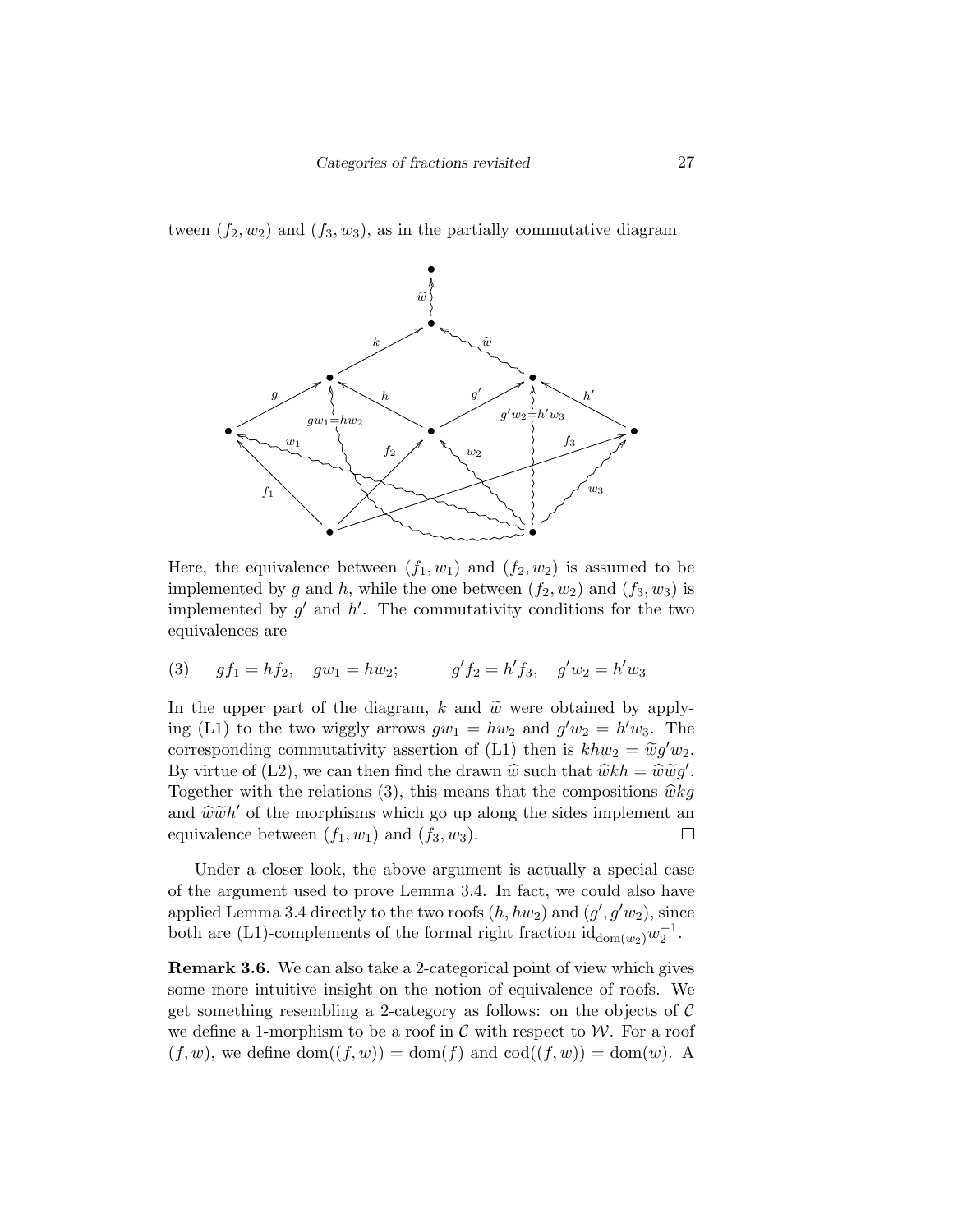2-morphism from a roof  $(f_1, w_1)$  to a parallel roof  $(f_2, w_2)$  is then defined to be a commutative diagram



The existence of such a 2-morphism makes  $(f_1, w_1)$  and  $(f_2, w_2)$ equivalent; we call such a 2-morphism an elementary equivalence. A 2 morphism from  $(f_1, w_1)$  to  $(f_2, w_2)$  can be composed with a 2-morphism from  $(f_2, w_2)$  to  $(f_3, w_3)$ . This resembles the vertical composition in a 2-category. Now the observation is that two roofs are equivalent if and only if they can be connected by a finite path of 2-morphisms, where each 2-morphism is either traversed from its domain to its codomain or in the reverse direction. To see this, note that the third roof  $(gf_1, hw_2)$ in the diagram of Definition 3.3 is connected to each of the other two roofs by a 2-morphism. The other implication direction follows from the transitivity statement of Lemma 3.5 and the fact that two parallel roofs connected by a single 2-morphism are equivalent. Hence Lemma 3.5 can also be reinterpreted as a connectivity statement about the category of parallel roofs between some pair of objects.

In what follows, we will define a (weakly associative) composition of 1-morphisms. A horizontal composition of 2-morphisms does not seem to exist in general, although it seems related to the upcoming proof that the composition of 1-morphisms is well-defined up to equivalence.

We end this remark by pointing out again that this 2-categorical picture is a non-rigorous intuition.

Lemma 3.4 also allows the definition of composition for equivalence classes of roofs:

**Definition 3.7.** Given two roofs  $(f_1, w_1)$  and  $(f_2, w_2)$  which are composable in the sense that  $dom(w_1) = dom(f_2)$ , we define their composition as

$$
(f_2, w_2) \circ (f_1, w_1) \equiv (\tilde{f}f_1, \tilde{w}w_2)
$$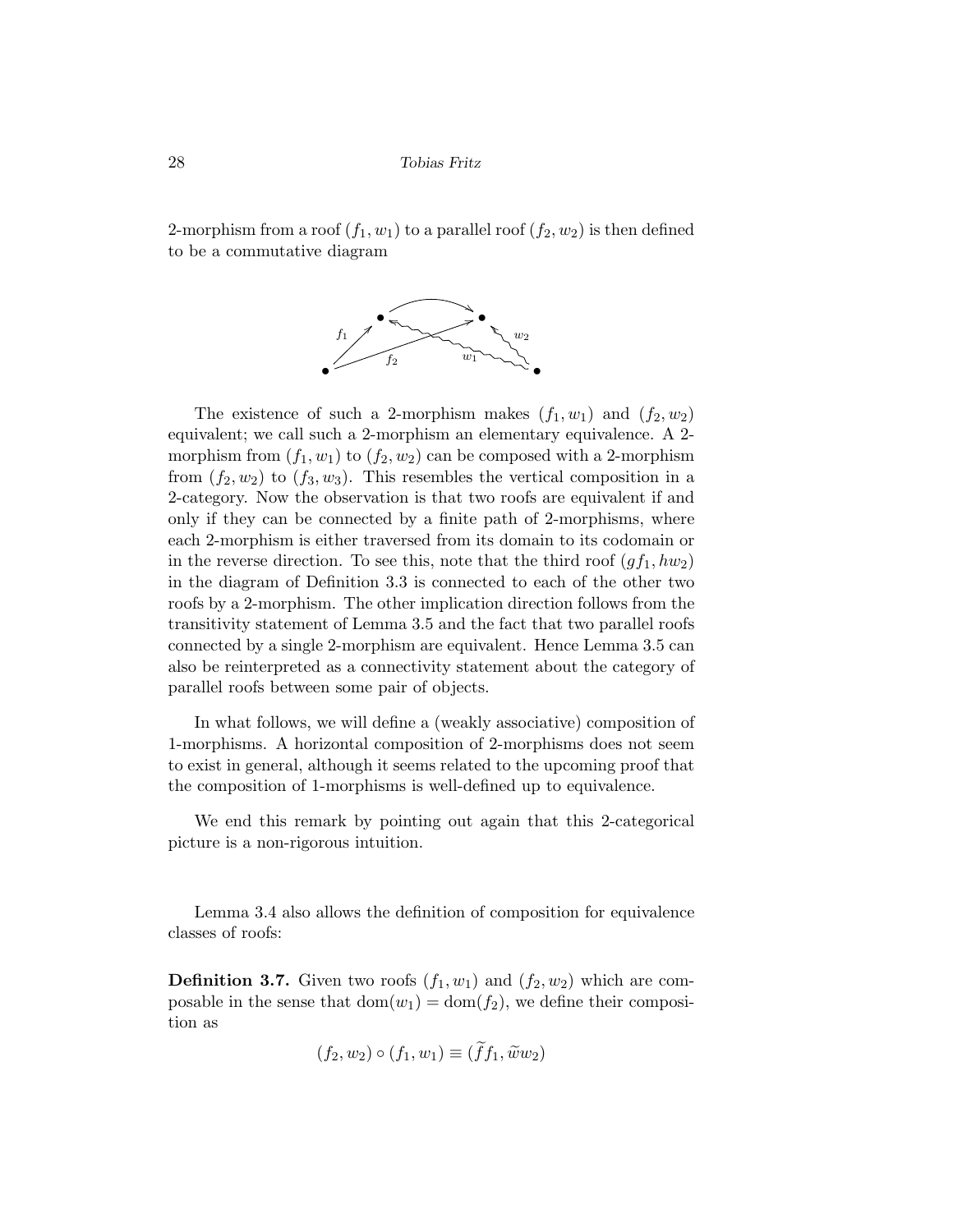where  $\tilde{f}$  and  $\tilde{w}$  in



were obtained by means of (L1).

Thanks to lemma 3.4, the equivalence class of  $(\tilde{f}, \tilde{w})$  is unique. Therefore, so is the equivalence class of  $(f_1, \tilde{w}w_2)$ .

Lemma 3.8. This composition does not depend on the equivalence class of either of the two roofs.

Proof. For both pairs of roofs, it is sufficient to consider the case that they are connected by an elementary equivalence as described in Remark 3.6. Thus suppose we are given the lower half of the diagram



which represents two pairs of elementarily equivalent roofs. After possible renamings  $(f_1, w_1) \leftrightarrow (f'_1, w'_1)$  and  $(f_2, w_2) \leftrightarrow (f'_2, w'_2)$ , we can assume that  $g_1$  goes from  $\text{cod}(f'_1)$  to  $\text{cod}(f_1)$ , while  $g_2$  similarly points from  $\text{cod}(f_2')$  to  $\text{cod}(f_2)$ .

Applying (L1) to the pair  $w_1, f_2$  yields  $\tilde{f}$  and  $\tilde{w}$ . Then  $(\tilde{f}f_1, \tilde{w}w_2)$ is a possible roof representing the composition  $(f_2, w_2) \circ (f_1, w_1)$ . Similarly,  $(\tilde{f}g_1f'_1, \tilde{w}g_2w'_2)$  is a possible roof representing the composition  $(f'_2, w'_2) \circ (f'_1, w'_1)$ . By commutativity, these roofs coincide, so in particular they are equivalent.  $\Box$ 

**Theorem 3.9.** If  $W \subseteq \mathcal{C}$  admits a calculus of left fractions, then the category  $\mathcal{C}[\mathcal{W}^{-1}]$  can be described as the category with the same objects as C, morphisms equivalence classes of roofs, and composition as defined above. The localization functor Loc :  $\mathcal{C} \to \mathcal{C}[\mathcal{W}^{-1}]$  is given by  $f \mapsto (f, id).$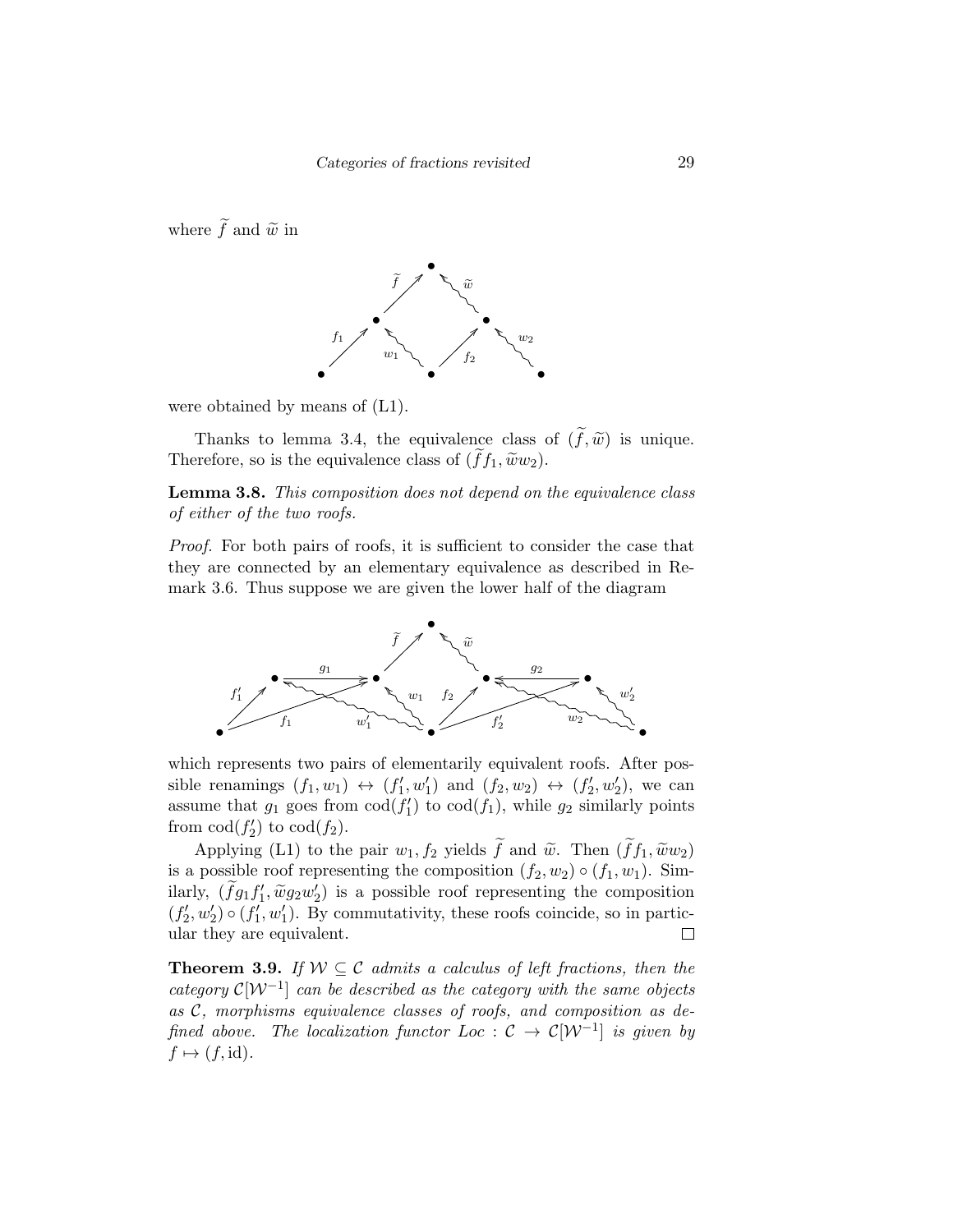Proof. Associativity of composition follows from the symbolic diagram



where the three lower roofs are those to be composed; the rest of the diagram is obtained by three applications of (L1). Then the large roof from the left to the right formed by composing the morphisms along the sides is a representative for the composition of the three lower roofs in both possible ways of bracketing. This shows associativity. Furthermore, the equivalence classes of the roofs  $(id, id)$  obviously play the rôle of identity morphisms. Therefore, taking equivalence classes of roofs as morphisms on  $Obj(\mathcal{C})$  gives a well-defined category  $\mathcal{C}[\mathcal{W}^{-1}]$ .

Concerning functoriality, Loc preserves identities by definition, and preserves composition by the diagram



which says that the roof  $(gf, id)$  is a representative for the equivalence class of  $(g, id) \circ (f, id)$ .

Under Loc, the image of some  $w \in \mathcal{W}$  is  $(w, id)$ , and this image has as its inverse element the class of  $(id, w)$  since  $(w, w)$  is a representative of both  $(id, w) \circ (w, id)$  and  $(w, id) \circ (id, w)$ , and there is an obvious equivalence  $(w, w) \sim (id, id)$ . In particular, Loc maps W to isos.

It remains to check universality. Suppose we have some functor  $F: \mathcal{C} \to \mathcal{D}$  which maps W to isos. First we need to show that F uniquely extends to roofs. By the desired commutativity of (2), any such extension has to map the roof  $(f, id)$  to  $F(f)$ . Similarly, since the class  $[(id, w)]$  is the inverse of the class  $[(w, id)]$ , any such extension maps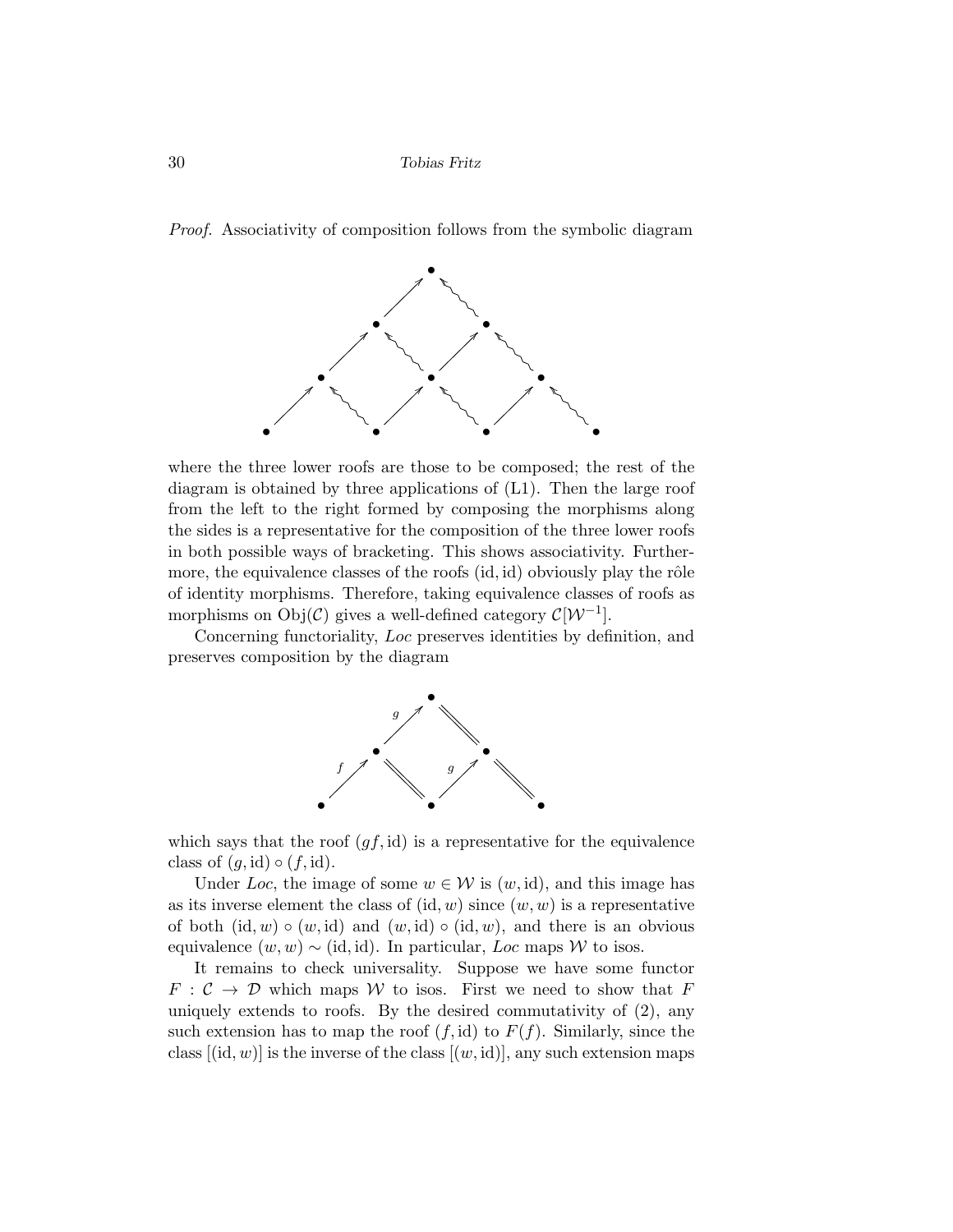$(id, w)$  to  $F(w)^{-1}$ . But now  $(f, w)$  is a representative of the composition  $(id, w) \circ (f, id)$ , so we need  $(f, w) \mapsto F(w)^{-1}F(f)$ .

We still have to check that this assignment is well-defined on equivalence classes and that it is functorial. Consider an elementary equivalence of roofs as in Remark 3.6,



Then in D we have  $F(w_2) = F(g)F(w_1)$ , so  $F(w_1)^{-1} = F(w_2)^{-1}F(g)$ . Then the calculation

(4) 
$$
F(w_1)^{-1}F(f_1) = F(w_2)^{-1}F(g)F(f_1) = F(w_2)^{-1}F(f_2)
$$

shows that the equivalent roofs get mapped to identical morphisms in  $\mathcal{D}.$ 

Functoriality follows by very similar reasoning. Given a pair of composable roofs together with their composition as in Definition 3.7, it holds that

(5) 
$$
F(f)F(w_1) = F(\widetilde{w})F(f_2)
$$

so that we get

(6) 
$$
F(\tilde{w})^{-1}F(\tilde{f}) = F(f_2)F(w_1)^{-1}
$$

Applying first the functor and composing the roofs afterwards yields

(7) 
$$
(F(w_2)^{-1}F(f_2)) \circ (F(w_1)^{-1}F(f_1))
$$

while for the other direction we end up with  $F(\tilde{w}w_2)^{-1}F(\tilde{f}f_1)$ , which coincides with (7) by (6) and functoriality of  $F$ coincides with  $(7)$  by  $(6)$  and functoriality of  $F$ .

If  $W \subset \mathcal{C}$  satisfies (L0) (which is self-dual) and additionally the conditions (R1) and (R2), which are defined to be the category-theoretic duals of  $(L1)$  and  $(L2)$ , then we say that W allows a calculus of right fractions. In this case, the dual theorem holds:  $\mathcal{C}[\mathcal{W}^{-1}]$  can be described in terms of equivalence classes of roofs  $(w, f)$  which now represent right fractions  $fw^{-1}$ . If all five of the (L\*) and (R\*) conditions hold, we say that  $W$  admits a calculus of left and right fractions.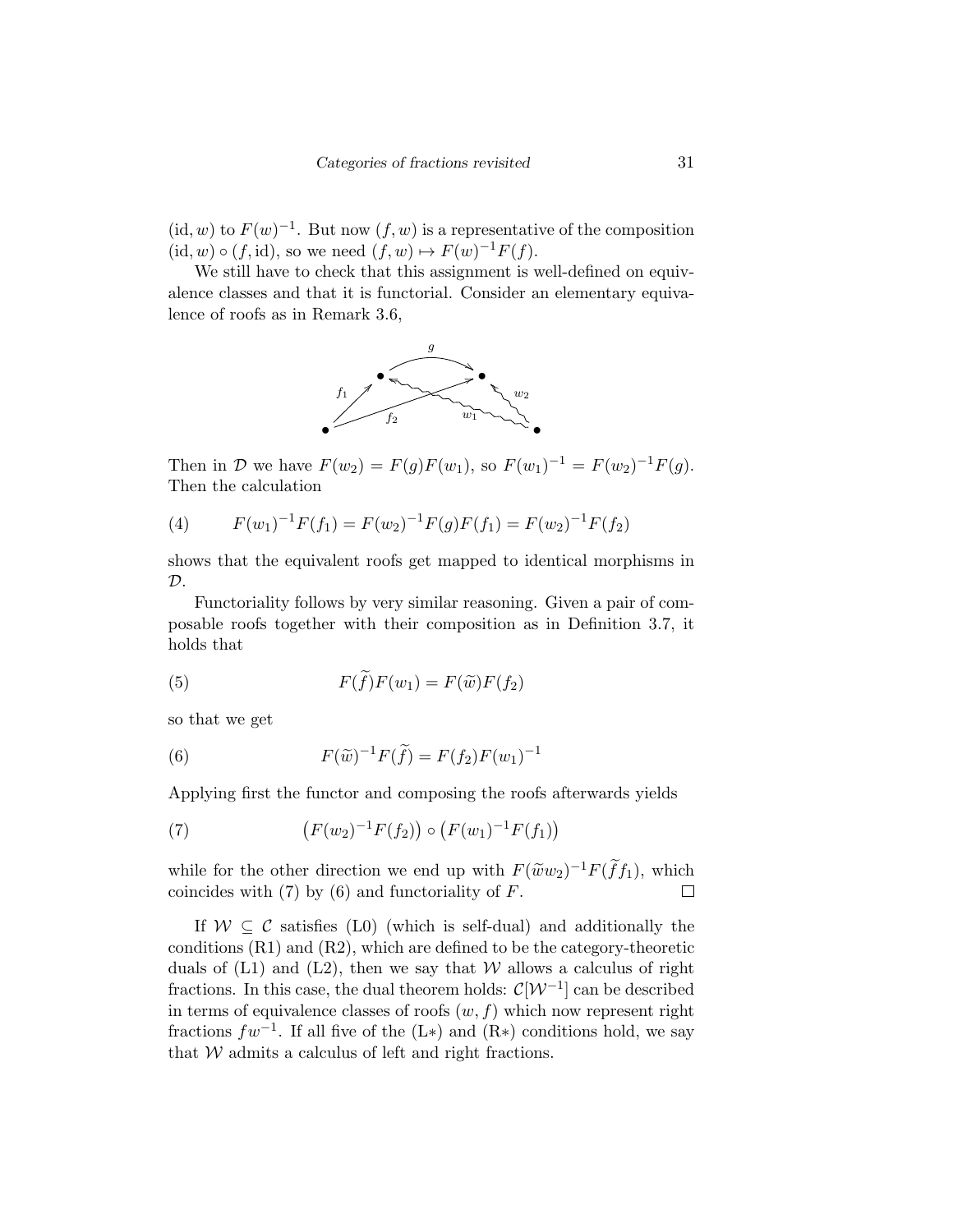## 4 Weakening the requirements

In [4], a notion of category of fractions is introduced which, on first sight, is seemingly weaker in its premises than the one discussed in the previous section. While keeping  $(L0)$  and  $(L1)$ , the axiom  $(L2)$  is replaced by the condition

 $(L2')$  Denote by  $W_L$  the class of morphisms in C generated by W and all split monos in C. Then given  $w \in \mathcal{W}$  and parallel morphisms  $f_1, f_2$ such that  $f_1w = f_2w$ , there exists  $w' \in W_L$  such that  $w' f_1 = w' f_2$ .



**Proposition 4.1.** Given  $w' \in W_L$ , we can find  $k \in \mathcal{C}$  such that  $kw' \in \mathcal{W}$ .

*Proof.* Let us consider the cases how  $w'$  might look like, one by one and in increasing order of difficulty. If already  $w' \in \mathcal{W}$ , we are done since we can take  $k = id_{\text{cod}(w')}$ . If  $w' = m\hat{w}$ , where m is a split mono and  $\hat{w} \in \mathcal{W}$  we can take k to be a left inverse of m so we are done as well.  $\widehat{w} \in \mathcal{W}$ , we can take k to be a left-inverse of m, so we are done as well.

The only non-trivial type of situation occurs when  $w'$  is a composition of morphisms in  $W$  and split monos such that morphisms of  $W$ come after split monos. The prototype for this situation is a morphism like  $w' = \hat{w}m$ , with  $\hat{w} \in \mathcal{W}$  and m a split mono. By assumption, m has a left inverse e, which means  $em = id$ . Now apply (L1) to the pair  $\hat{w}, e$ ,



which gives the morphism k and some morphism  $\widetilde{w} \in \mathcal{W}$ . The commutativity assertion of (L1) states in this case  $\tilde{w}e = k\hat{w}$ , so after composing with m on the right we have  $\widetilde{w} = \widetilde{w}em = k\widehat{w}m = kw' \in \mathcal{W}$ .

Now for the general case. By definition of  $W_L$  and (L0), our w' is of the form

$$
(8) \t\t w' = w_n m_n \cdots w_1 m_1
$$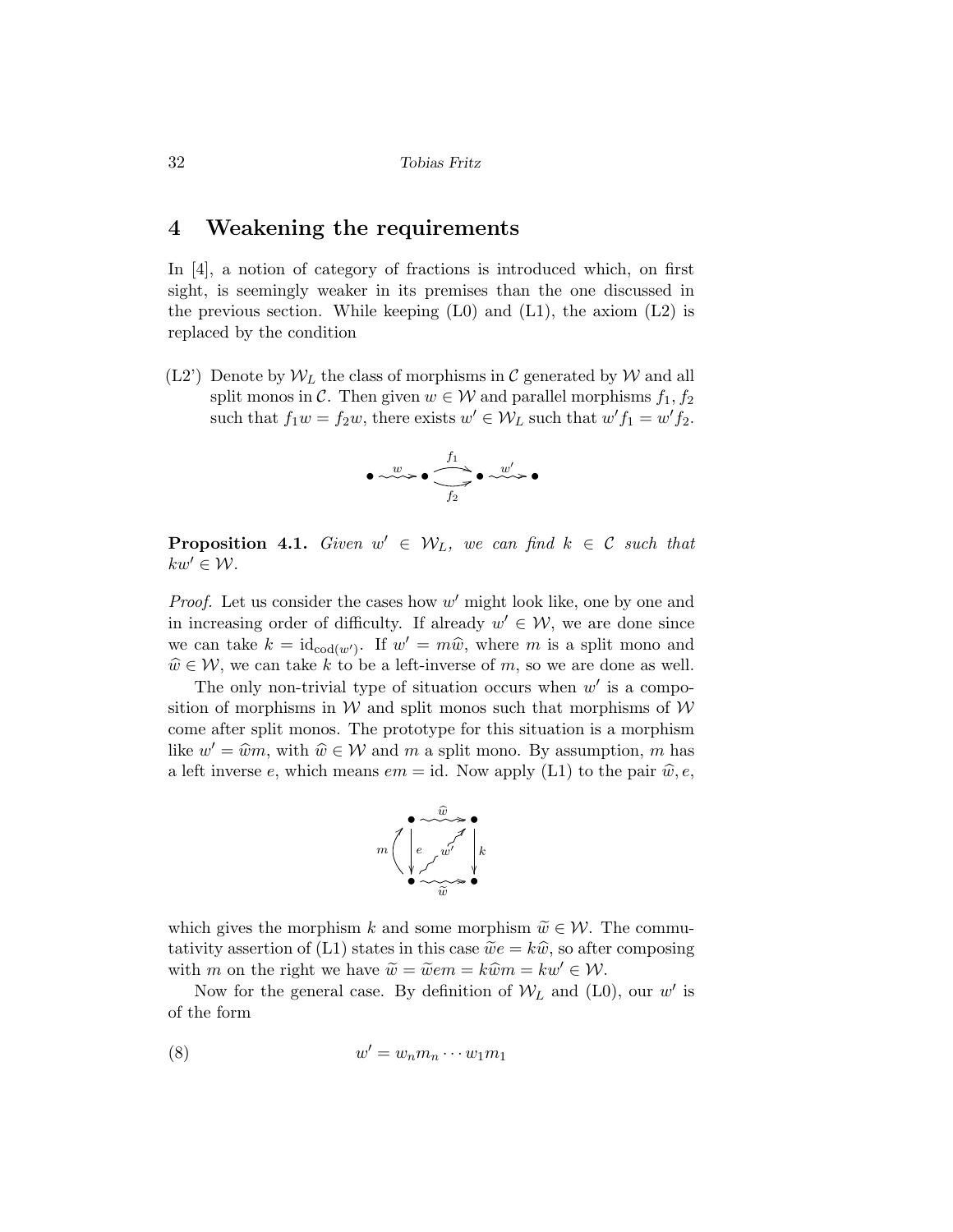where the  $m_j$  are split monos and  $w_j \in \mathcal{W}$ . Starting from the left, we can iteratively apply the previous argument and use (L0) to compose the morphisms in  $W$  to a single morphism in  $W$ , until we have only a single morphism in  $W$  left.  $\Box$ 

- **Corollary 4.2.** (a) Given  $(L0)$  and  $(L1)$ , the assertions  $(L2)$  and (L2') are equivalent.
	- (b) Two roofs  $(f_1, w_1)$  and  $(f_2, w_2)$  are equivalent if and only if there is a diagram



where now we only demand commutativity and  $hw_2 \in \mathcal{W}_L$  (instead of  $hw_2 \in \mathcal{W}$ ).

Proof. These are both immediate consequences of the previous proposition.  $\Box$ 

Remark 4.3. As already noticed in [4, 1.2.4], when (L0) holds the axiom (L1) is in fact equivalent to the following variant where  $w \in \mathcal{W}_L$ :

(L1') Given any  $w \in \mathcal{W}_L$  and an arbitrary morphism f with dom(f) =  $dom(w)$ , we can find  $w' \in \mathcal{W}$  and some morphism  $f'$  with  $cod(f') =$  $\text{cod}(w')$ , such that the diagram



commutes.

Clearly, (L1) is trivially implied by this. For the other implication direction, by Remark 3.1 it is sufficient to show that  $(L1)$  holds if w is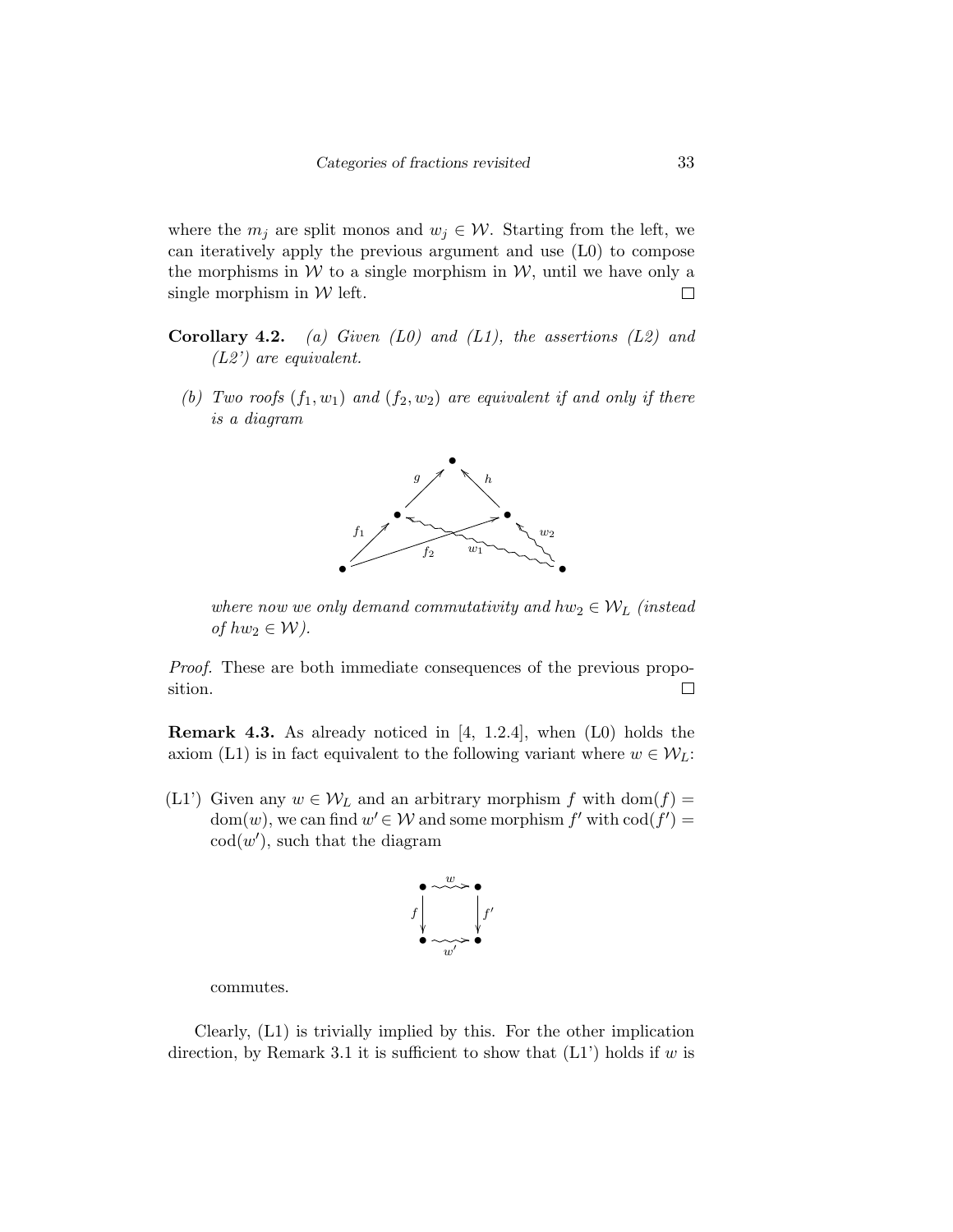any split mono as in the diagram



with e some left-inverse of w. Then by (L0) we have  $w' \equiv id_{\text{cod}(f)} \in \mathcal{W}$ , so together with  $f' \equiv fe$  this does the job; commutavity  $few = f$  holds since  $e$  is left-inverse to  $w$ .

# 5 Additive categories of fractions

Often, the working mathematician deals with additive categories. In particular, they may want to do localization completely within the framework of additive categories. In other words, given an additive category  $\mathcal C$  and a class of "moral isomorphisms"  $\mathcal W$  in  $\mathcal C$ , is there an additive category  $\mathcal{C}[\mathcal{W}^{-1}]$  and an additive localization functor  $Loc: \mathcal{C} \to \mathcal{C}[\mathcal{W}^{-1}]$ which maps  $W$  to isos and is the universal additive functor with this property? And if yes, how can this localization be constructed?

For simplicity, we only consider the case of the category of fractions. Then, in fact, the localization constructed in Theorem 3.9 already is additive. Inituitively, the reason is that one can find a "common denominator" for pairs of roofs representing parallel morphisms in  $\mathcal{C}[\mathcal{W}^{-1}]$ . The purpose of this section is to turn this intuitive explanation into a formal proof.

In the following, C is an additive category, and  $W \subseteq \mathcal{C}$  is a class of morphisms satisfying  $(L0)$ ,  $(L1)$  and  $(L2)$  (or the alternatives  $(L1')$ ) and (L2') discussed in the previous section).

We start by constructing "common denominators" and using them to define an addition operation on equivalence classes of roofs.

Given parallel roofs  $(f_1, w_1)$  and  $(f_2, w_2)$ , we apply  $(L1)$  to the pair  $w_1, w_2$  and obtain a diagram

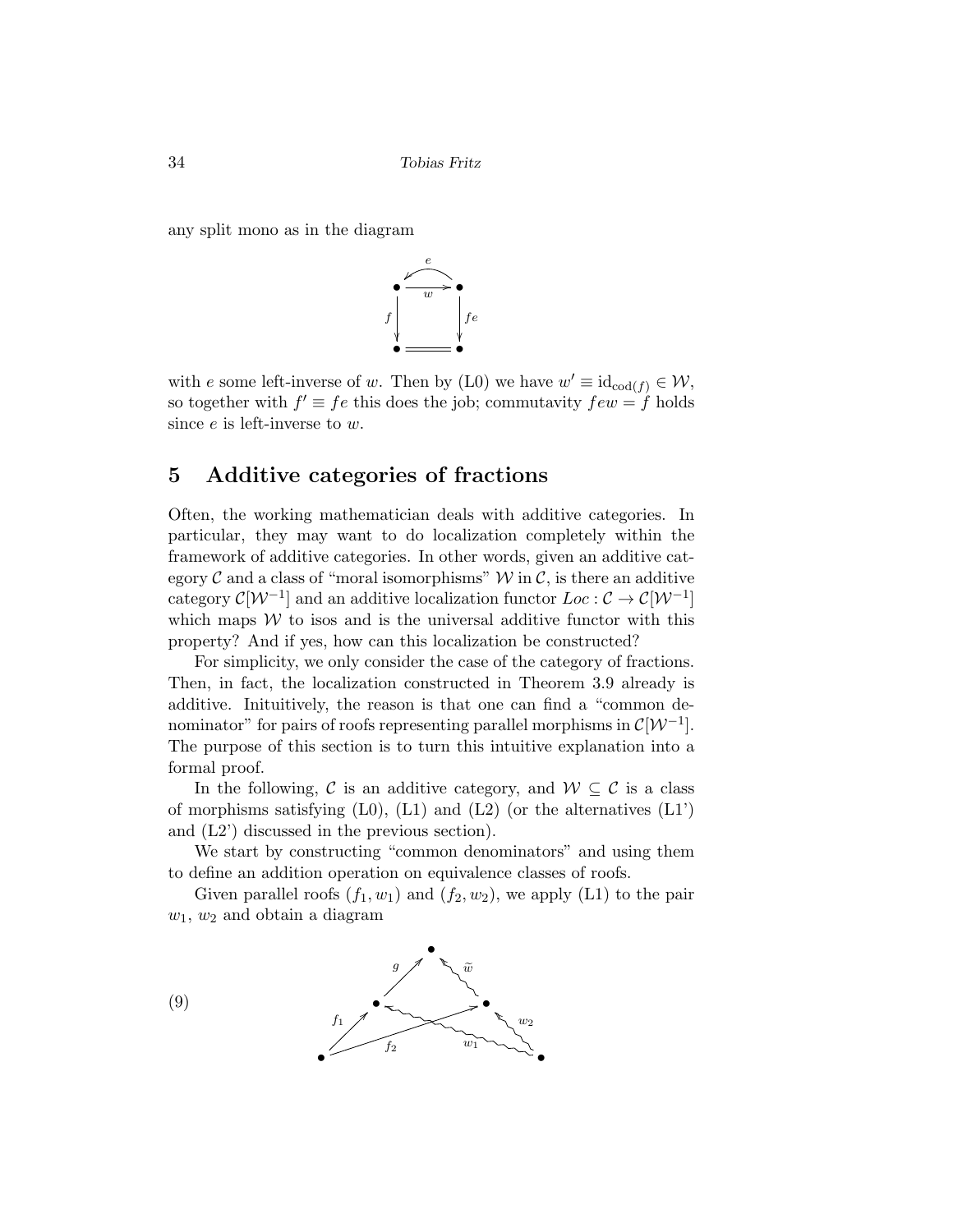which commutes only in the sense that  $gw_1 = \tilde{w}w_2$ . There is an equivalence  $(f_1, w_1) \sim (gf_1, \widetilde{w}w_2)$ , and similarly  $(f_2, w_2) \sim (\widetilde{w}f_2, \widetilde{w}w_2)$ . Thus we have identified  $\tilde{w}w_2$  as a "common denominator". Now we can define the sum of  $(f_1, w_1)$  and  $(f_2, w_2)$  as

(10) 
$$
(f_1, w_1) + (f_2, w_2) \equiv (gf_1 + \widetilde{w}f_2, \widetilde{w}w_2).
$$

It needs to be checked that the class of  $(gf_1+\widetilde{w}f_2, \widetilde{w}w_2)$  does not depend on the particular choice of g and  $\tilde{w}$ . Thanks to Lemma 3.4, the class  $[(g, \tilde{w})]$  is well-defined by  $w_1$  and  $w_2$ . Now if  $(g', \tilde{w}')$  is another choice connected to  $(g, \tilde{w})$  by an elementary equivalence h, then we have the diagram



which commutes only in the sense that  $gw_1 = \tilde{w}w_2$ ,  $g'w_1 = \tilde{w}'w_2$ ,<br>  $g' = \tilde{w}'$  and  $h\tilde{w} = \tilde{w}'$ . The counting  $g'f_1 + \tilde{w}'f_2 = h(gf_1 + \tilde{w}'f_2)$  above  $hg = g'$  and  $h\widetilde{w} = \widetilde{w}'$ . The equation  $g' f_1 + \widetilde{w}' f_2 = h(gf_1 + \widetilde{w}f_2)$  shows that  $h$  likewise implements an equivalence

$$
(g'f_1 + \widetilde{w}'f_2, \widetilde{w}'w_2) \sim (gf_1 + \widetilde{w}f_2, \widetilde{w}w_2),
$$

as was to be shown.

While it has been proven that the definition (10) produces a welldefined class of roofs from every pair of roofs, it is still unclear whether the sum depends on the particular representatives of the summands or only on their classes.

**Lemma 5.1.** The class of the sum only depends on the classes of the summands and not on the particular representatives.

Proof. Still using the same notation, it is sufficient to consider an elementary equivalence between  $(f_1, w_1)$  and some  $(f'_1, w'_1)$ :

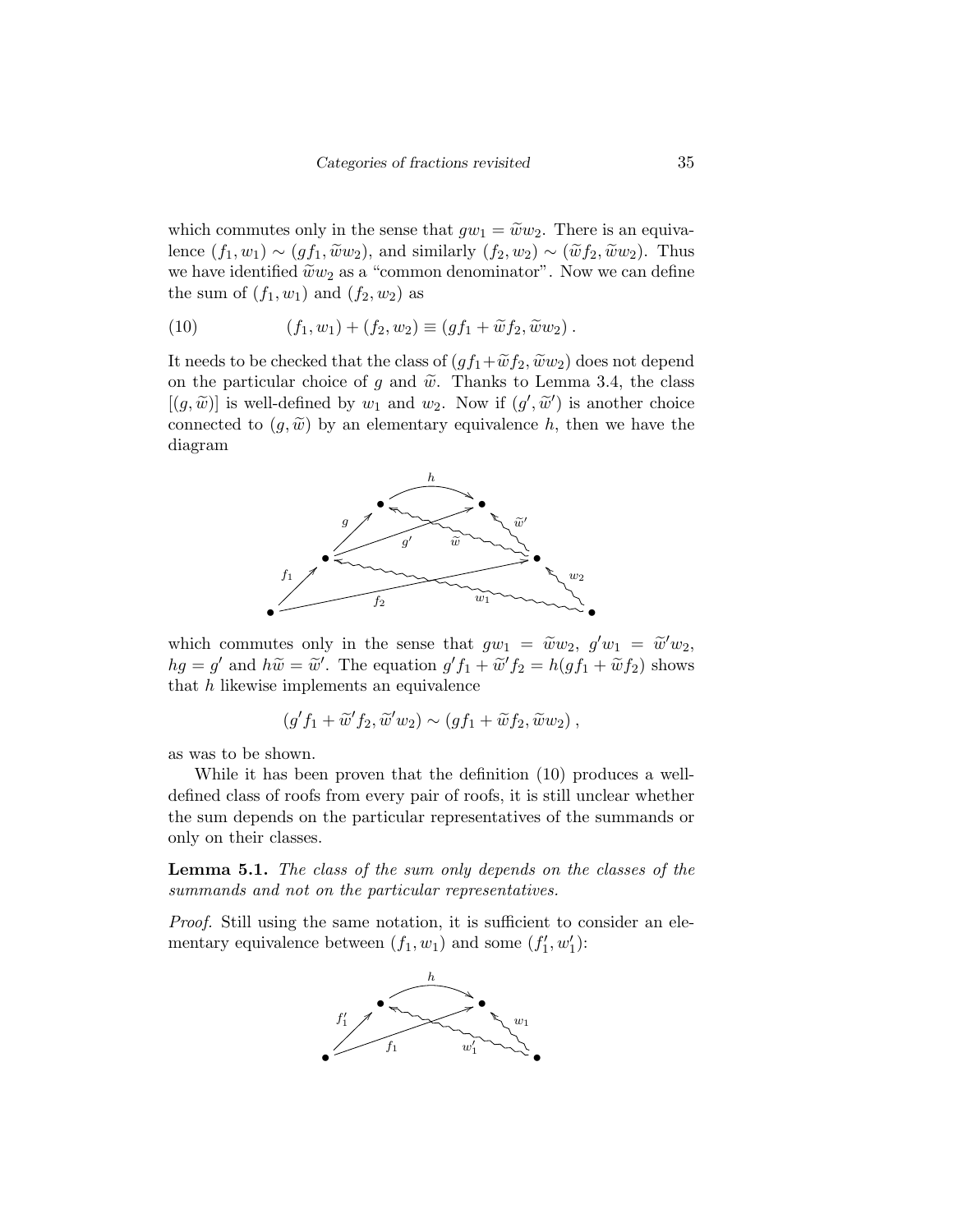Then taking the common denominator of  $(f_1, w_1)$  and  $(f_2, w_2)$  as above yields the partially commutative diagram



Now the sum of  $(f_1, w_1)$  and  $(f_2, w_2)$  is the class of

$$
(11) \qquad \qquad (gf_1 + \widetilde{w}f_2, \widetilde{w}w_2)
$$

while the sum of  $(f'_1, w'_1)$  and  $(f_2, w_2)$  is the class of

(12) 
$$
(ghf'_1 + \widetilde{w}f_2, \widetilde{w}w_2)
$$

which coinides with  $(11)$  by commutativity of the diagram.

**Theorem 5.2.** Suppose  $C$  is additive and allows a calculus of left fractions with respect to W. Then the category of fractions  $\mathcal{C}[\mathcal{W}^{-1}]$  is additive.

 $\Box$ 

Proof. A category is additive if it is preadditive, has a zero object, and has a biproduct for every pair of objects.

It was already shown how to add equivalence classes of roofs and that this operation is well-defined. Its associativity can be seen from a diagram of the symbolic form



Its commutativity is evident from (9) by realizing that g and  $\tilde{w}$  play identical rôles in (9): it is not relevant that  $\tilde{w} \in \mathcal{W}$ , but only that  $\tilde{w}w_2 \in \mathcal{W}$ . Neutral elements of the addition operation are given by the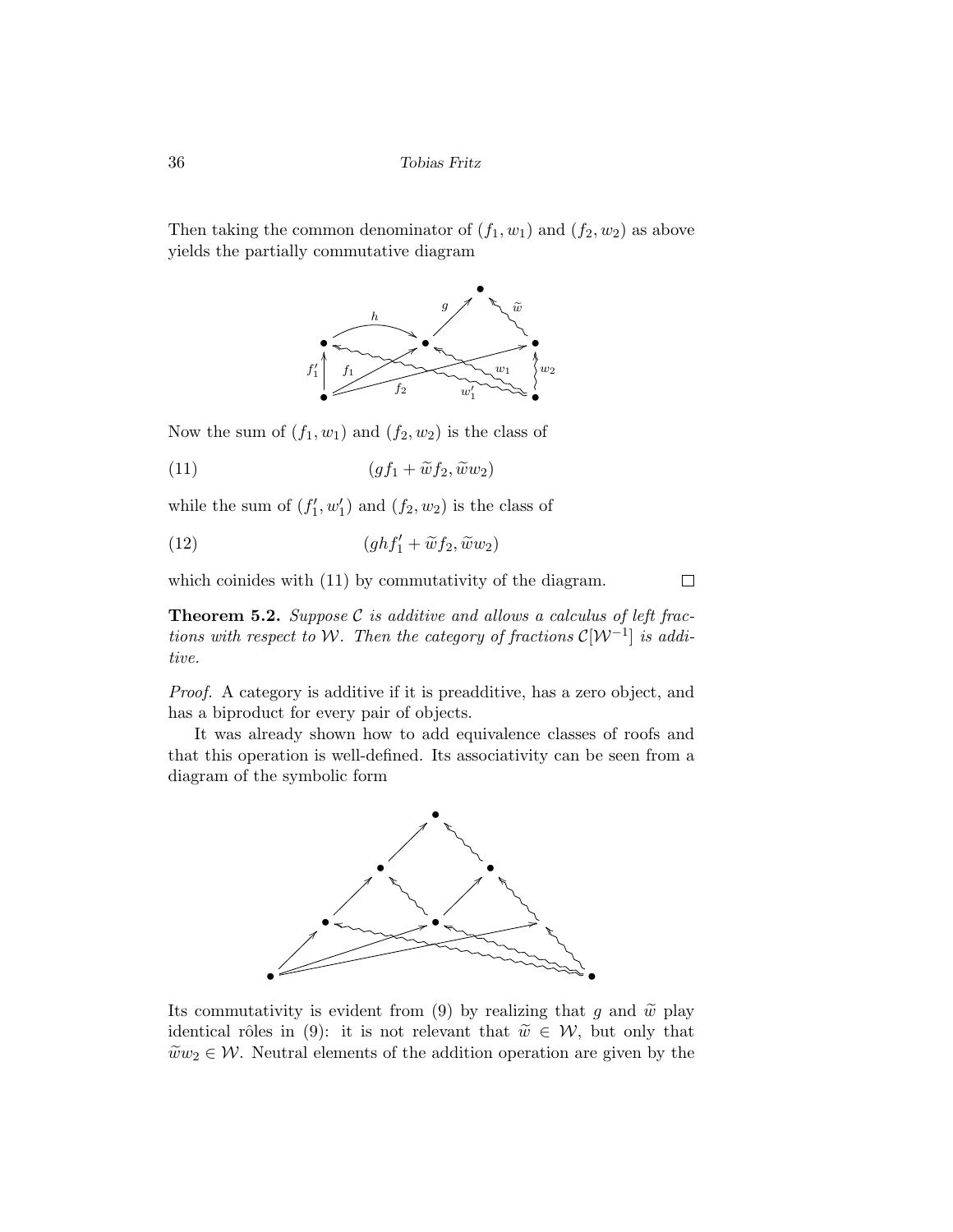equivalence classes  $[(0, id)]$ . An additive inverse of  $[(f, w)]$  is  $[(-f, w)]$ . Hence the category of fractions is preadditive.

The localization functor was defined as  $Loc : f \mapsto (f, id)$ . For parallel morphisms  $f, g \in \mathcal{C}$ , adding roofs gives  $[(f, id)] + [(g, id)] = [(f+g, id)]$ ; in other words, Loc is additive. In particular, Loc maps biproduct diagrams to biproduct diagrams. Then since the functor is surjective on objects,  $\mathcal{C}[\mathcal{W}^{-1}]$  has biproducts. Any null object of  $\mathcal C$  also is a null object in  $\mathcal{C}[\mathcal{W}^{-1}]$ . All in all, this makes  $\mathcal{C}[\mathcal{W}^{-1}]$  additive.  $\Box$ 

Remark 5.3. In an additive category, we can obviously replace the axiom (L2) by the slightly simpler requirement

(L2") Given  $w \in \mathcal{W}$  and a morphism f such that  $fw = 0$ , there exists  $w' \in \mathcal{W}$  (or  $w' \in \mathcal{W}_L$ ) such that  $w'f = 0$ .

$$
\bullet \xrightarrow{w} \bullet \xrightarrow{f} \bullet \xrightarrow{w'} \bullet
$$

Tobias Fritz ICFO-Institut de Ciencies Fotoniques, Mediterranean Technology Park, 08860 Castelldefels (Barcelona), Spain tobias.fritz@icfo.es

## References

- [1] Gabriel P.; Zisman M., Calculus of Fractions and Homotopy Theory, Ergebnisse der Mathematik und ihrer Grenzgebiete, Band 35, Springer-Verlag New York Inc., New York, 1967.
- [2] Gelfand S. I.; Manin Y. I., Methods of Homological Algebra, Springer Monographs in Mathematics, Springer-Verlag, Berlin, second edition, 2003.
- [3] Hatcher A., Algebraic Topology, Cambridge University Press, Cambridge, 2002.
- [4] Higson N., Categories of fractions and excision in KK-theory, Journal Pure Appl. Algebra 65 No. 2 (1990), 119–138.
- [5] Hovey M., Model Categories, Mathematical Surveys and Monographs 63, American Mathematical Society, Providence, RI, 1999.